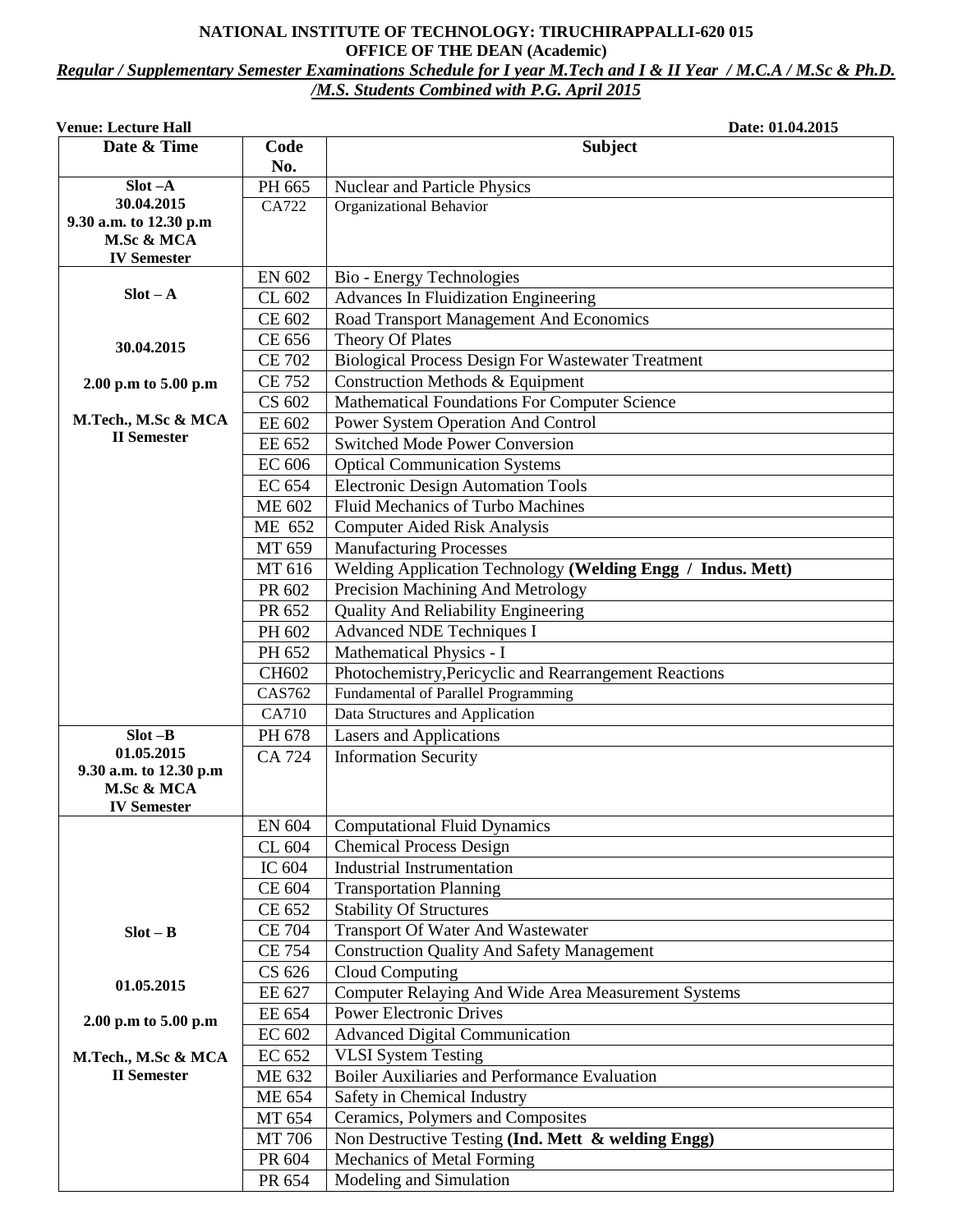|                                           | PH 604         | Advanced NDE Techniques - II                           |
|-------------------------------------------|----------------|--------------------------------------------------------|
|                                           | PH 654         | Electromagnetic Theory                                 |
|                                           | CH602          | Organo metallic and Bioinorganic chemistry             |
|                                           | <b>CAS764</b>  | Data Mining                                            |
|                                           | CA 712         | Data Base Management Systems                           |
| $Slot - C$                                | PH 680         | Nano Science and Technology and Applications           |
| 05.05.2015                                | CA 726         | <b>Distributed Technology</b>                          |
| M.Sc & MCA IV Semester                    |                |                                                        |
| 9.30 a.m to 12.30 p.m                     |                |                                                        |
|                                           | <b>EN 606</b>  | Wind Energy and Hydro Power System                     |
|                                           | CL 606         | <b>Advanced Transport Phenomena</b>                    |
|                                           | IC 662         | Logic and Distributed Control System                   |
| $Slot - C$                                | CE 606         | Computational Techniques in Transportation Engineering |
|                                           | CE 654         | <b>Finite Element Methods</b>                          |
|                                           | <b>CE 706</b>  | Air Quality Management                                 |
| 05.05.2015                                | <b>CE 756</b>  | <b>Organizational Behavior</b>                         |
|                                           | CS 652         | <b>Network Security</b>                                |
| 2.00 p.m to 5.00 p.m                      | EE 626         | Power System Restructuring and Pricing                 |
| M.Tech., M.Sc & MCA                       | EE 656         | Microcontroller Applications in Power Electronics      |
| <b>II</b> Semester                        | <b>EC 604</b>  | <b>Broadband Wireless Technologies</b>                 |
|                                           | <b>EC 656</b>  | Designing with ASICs                                   |
|                                           | <b>ME 604</b>  | <b>Heat Transfer Equipment Design</b>                  |
|                                           | <b>ME 656</b>  | Fire Engineering and Explosion Control                 |
|                                           | MT 656         | Nanomaterials and Technology                           |
|                                           | <b>MT 704</b>  | <b>Metal Forming Technology</b>                        |
|                                           | MT 606         | Welding Processes - II                                 |
|                                           | PR 606         | <b>Flexible Manufacturing System</b>                   |
|                                           | PR 656         | <b>Supply Chain Management</b>                         |
|                                           | PH 656         | <b>Statistical Mechanics</b>                           |
|                                           | CH 606         | Thermodynamics Electro Chemistry, and Kinetics         |
|                                           | <b>CAS 766</b> | <b>Computer Networks</b>                               |
|                                           | <b>CA 714</b>  | <b>Operating Systems</b>                               |
| $Slot - D$                                | <b>CA 728</b>  | <b>Object Oriented Analysis and Design</b>             |
| 06.05.2015                                |                |                                                        |
| <b>MCA IV Semester</b>                    |                |                                                        |
| 9.30 a.m. to 12.30 p.m                    |                |                                                        |
|                                           | EN 612         | Batteries and fuels cells                              |
|                                           | CL 623         | <b>Computational fluid Dynamics</b>                    |
|                                           | IC 668         | System identification and Adaptive Control             |
|                                           | <b>CE 713</b>  | Environmental Impact Assessment (Envi. Engg)           |
| Slot - D                                  | MB 733         | Supply chain Management                                |
| 06.05.2015                                | CS 606         | Advance Database Management System                     |
| 2.00 p.m to 5.00 p.m.                     | EE 606         | Flexible AC Transmission System (P.S / P.E)            |
|                                           | EC 612         | Architecture of DSPs (Comm.Sys /VLSI)                  |
|                                           | <b>ME 641</b>  | Design and Optimization of Thermal Energy System       |
| M.Tech., M.Sc & MCA<br><b>II</b> Semester | ME 673         | Human factors Engineering                              |
|                                           | MT 602         | <b>Welding Metallurgy</b>                              |
|                                           | MT 702         | <b>Special Casting Processes</b>                       |
|                                           | PR 608         | Modeling of Manufacturing Processes                    |
|                                           | PR 658         | Project Management                                     |
|                                           | PH 612         | <b>Fabrication Technology</b>                          |
|                                           | PH 658         | Instrumentation                                        |
|                                           | CH 608         | Molecular Spectroscopy                                 |
|                                           | <b>CAS 768</b> | Computer Graphics Multimedia                           |
|                                           | CA 716         | <b>Object Oriented Programming</b>                     |
|                                           |                |                                                        |
|                                           |                |                                                        |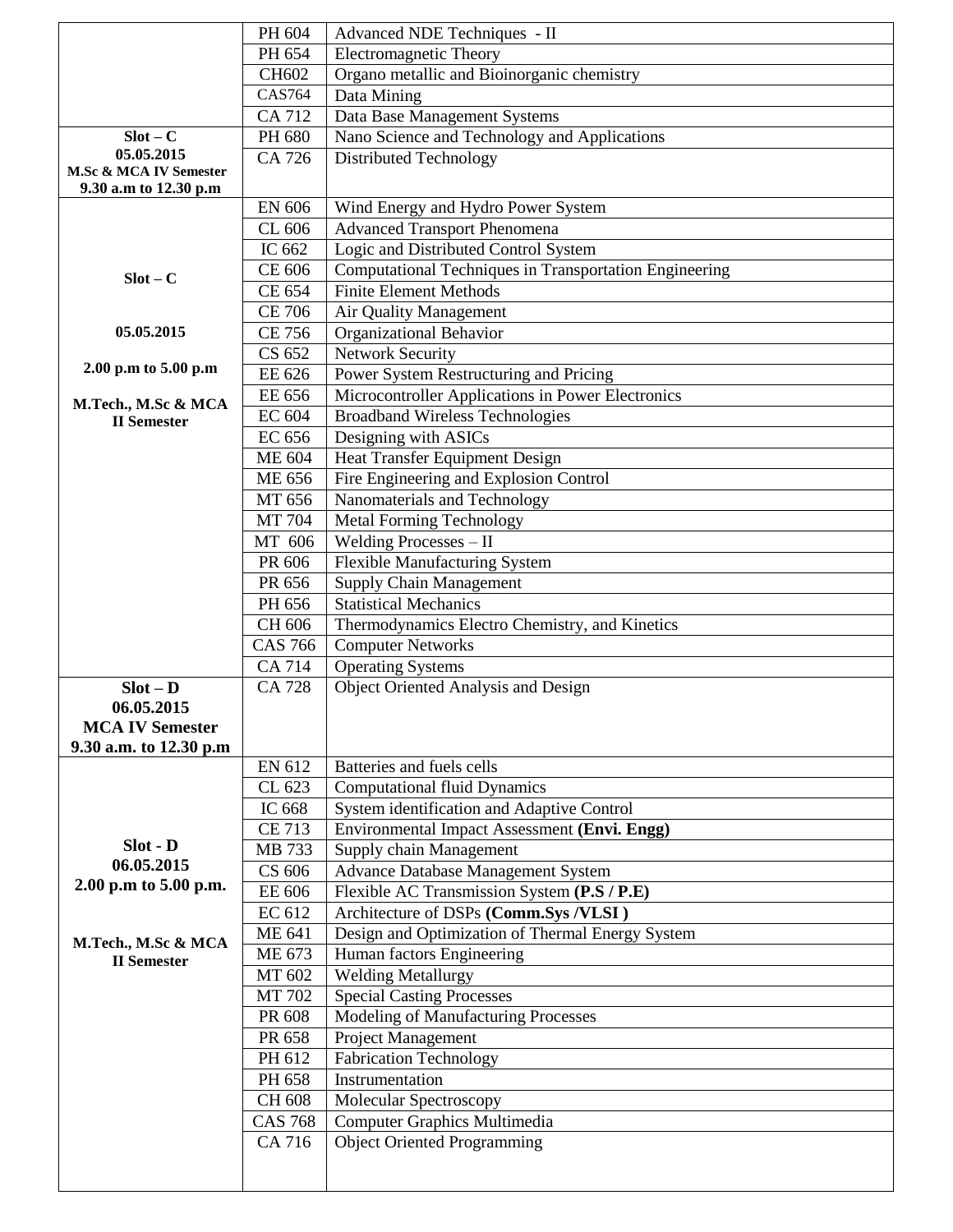| Date & Time            | Code                           | <b>Subject</b>                                                                                      |
|------------------------|--------------------------------|-----------------------------------------------------------------------------------------------------|
|                        | No.                            |                                                                                                     |
| $Slot - E$             | CA <sub>7</sub> A <sub>3</sub> | <b>Visual Programming</b>                                                                           |
| 07.05.2015             |                                |                                                                                                     |
| <b>MCA IV Semester</b> |                                |                                                                                                     |
| 9.30 am to 12.30 p.m   |                                |                                                                                                     |
|                        | EN 616                         | Direct Energy Conversion                                                                            |
|                        | <b>EN 624</b>                  | <b>Renewable Power Generations Sources</b>                                                          |
|                        | EN 630                         | Introduction to the Design of Heat Exchanges, Pressure Vessels & Piping<br>(Energy / Chemical Engg) |
|                        | HM 712                         | Human Resource Management                                                                           |
|                        | IC 673                         | Real time and Embedded Systems                                                                      |
|                        | CE 611                         | <b>Geospatial Techniques</b>                                                                        |
| $Slot - E$             | CE 671                         | Seismic Design of Structures                                                                        |
|                        | <b>CE 715</b>                  | <b>Containment Transport Modeling</b>                                                               |
| 07.05.2015             | CE 679                         | Forensic Engineering and Rehabilitation of Structures                                               |
|                        | CS 604                         | Service Oriented Architecture and web Security                                                      |
| 2.00 p.m. to 5.00 p.m  | EE 604                         | High Voltage DC Transmission (P.S / P.E / Cons. Tech. Mgmt)                                         |
|                        | EC 634                         | Electromagnetic Met materials                                                                       |
|                        | EC 666                         | Low Power VLSI Circuits                                                                             |
|                        | ME 635                         | Analysis of Thermal Power Cycles                                                                    |
| M.Tech, M.Sc & MCA     | ME 674                         | <b>Electrical Safety</b>                                                                            |
| <b>II</b> Semester     | MT 623                         | Ceramic Science & Technology                                                                        |
|                        | PR 613                         | Manufacturing of Non - Metallic Products                                                            |
|                        | PR 671                         | <b>Financial Management</b>                                                                         |
|                        | PH 614                         | Fracture Mechanics and failures of Materials                                                        |
|                        | PH618                          | Electrical, Magnetic and Optoelectronic Materials                                                   |
|                        | CH 616                         | Computational Methods in Chemistry                                                                  |
|                        | CAS <sub>7A1</sub>             | <b>Big Data Analysis</b>                                                                            |
|                        | <b>CA 718</b>                  | <b>Resource Management Techniques</b>                                                               |
|                        | <b>EN 620</b>                  | Optimum Utilization of Heat and Power                                                               |
|                        | CL 612                         | Nano Technology                                                                                     |
|                        | IC 602                         | Computational Techniques In Control Engineering                                                     |
|                        | CE 616                         | <b>Traffic Flow Theory</b>                                                                          |
| $Slot - F$             | CE 679                         | Forensic Engineering and Rehabilitation of Structures                                               |
|                        | <b>CE 716</b>                  | <b>Environmental System Analysis</b>                                                                |
|                        | <b>CE 776</b>                  | Functional Efficiency of Buildings                                                                  |
| 08.05.2015             | ME 672                         | Welding safety in Construction Environment                                                          |
| 2.00 p.m to 5.00 p.m   | CS 624                         | Data Warehousing and Data Mining                                                                    |
|                        | EE 631                         | Electric Systems in wind Energy                                                                     |
|                        | EE 642                         | PWM Converters and its applications                                                                 |
| M.Tech                 | EC 662                         | Design of Cognitive Radio (Comm. Sys)                                                               |
| <b>II</b> Semester     | <b>ME 606</b>                  | <b>Computational Fluid Dynamics</b>                                                                 |
|                        | MT 615                         | Selection of Materials (Mat. Sci. Engg & Welding Engg)                                              |
|                        | MT 662                         | High Temperature Materials (Mat. Sci.Engg & Indus. Mett)                                            |
|                        | PR 620                         | Lasers in Manufacturing                                                                             |
|                        | PR 668                         | <b>Advanced Optimization Techniques</b>                                                             |
|                        | PH 616                         | Probability, Statistics, Quality and Reliability                                                    |